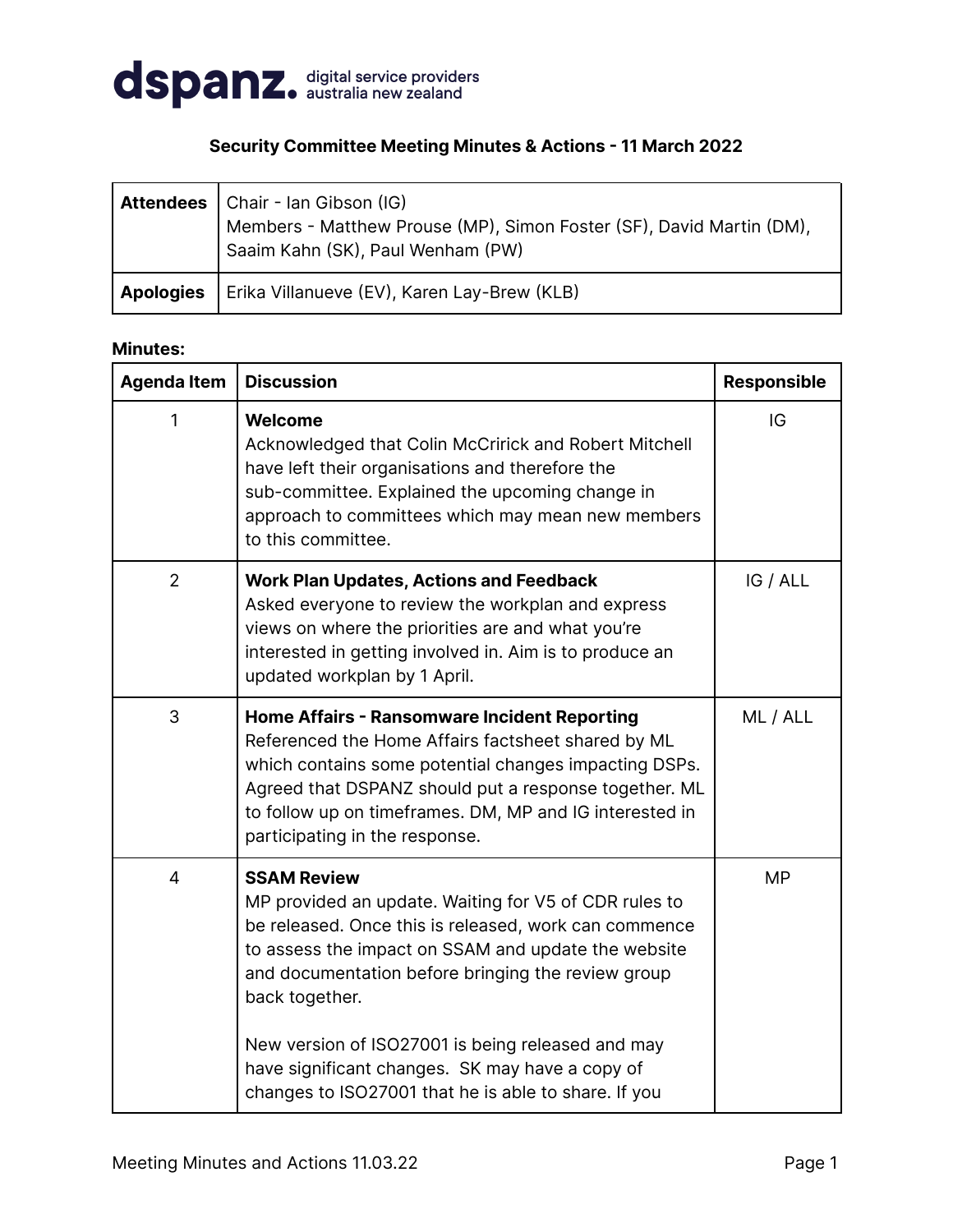|                | become aware of a release date for ISO27001, inform ML<br>so she can share with the group.                                                                                                                                                                                    |            |
|----------------|-------------------------------------------------------------------------------------------------------------------------------------------------------------------------------------------------------------------------------------------------------------------------------|------------|
|                | <b>Action</b><br>SK to share a copy of ISO27001 changes.                                                                                                                                                                                                                      |            |
| 5              | <b>ACSC Events and Information</b><br>IG provided background on ACSC events etc. that<br>DSPANZ can access through the partner programme.<br>Agreed that ML should share details for events, where<br>relevant, in the Slack channel so that committee<br>members can attend. | IG/ML      |
| 6              | <b>Notification of Upcoming ISM Changes</b><br>IG shared about the upcoming changes to the ISM which<br>will officially be released around June.                                                                                                                              | IG/ML      |
|                | <b>Action</b><br>ML to share information on ISM changes with the group.                                                                                                                                                                                                       |            |
| $\overline{7}$ | <b>Reviewing Action Items</b><br>Closed the following outstanding action items:<br>NZ Digital Identity<br>RSM security partner on SSAM                                                                                                                                        | IG         |
|                | Discussion on creating a matrix of security controls. PW<br>offered to share their controls mapping documentation if<br>needed. SK shared that Security Controls Framework<br>has done extensive mapping of security standards<br>globally and is frequently updated.         |            |
|                | <b>Action</b><br>SK to share the latest version of the Security Controls<br>Framework document on Slack.                                                                                                                                                                      |            |
| 8              | <b>Any Other Business</b><br>SK shared about his work on a small business security<br>standard (Cf UK Small Business Essentials) and whether<br>there is value in discussing within this group.                                                                               | <b>ALL</b> |
|                | <b>Action</b><br>SK to share a draft document ahead of the next meeting.                                                                                                                                                                                                      |            |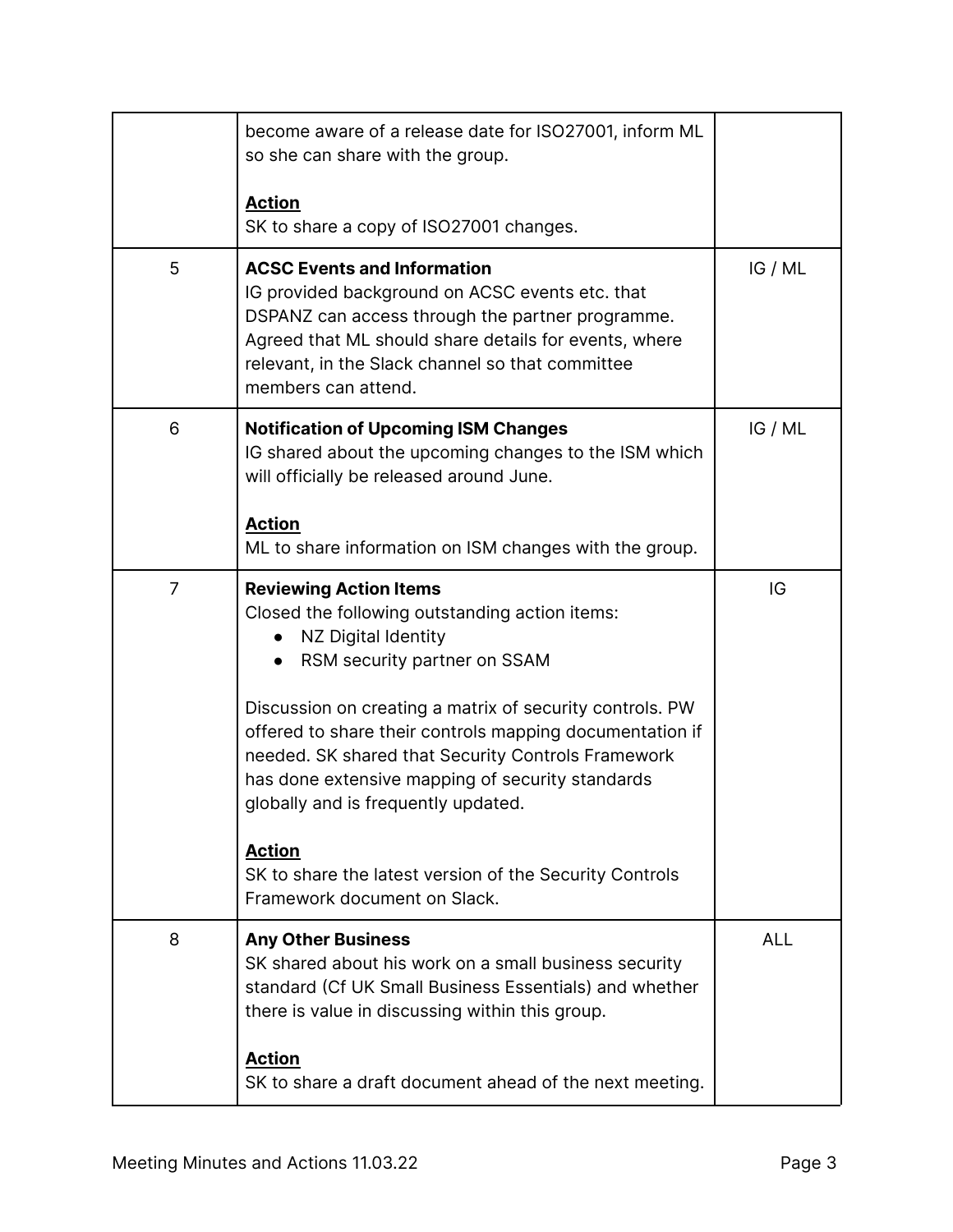| <b>Action</b><br>SF to provide SK with introduction to Matthew Addison<br>from COSBOA to discuss the security standard.                                            |  |
|--------------------------------------------------------------------------------------------------------------------------------------------------------------------|--|
| SF mentioned that COSBOA was interested in input of<br>SME insurance including cyber insurance. Opportunity to<br>provide input and to create awareness on issues. |  |

## **Actions from Previous Meetings:**

| <b>Date Raised</b> | <b>Description</b>                                                                                                                                                  | <b>Responsible</b> | Open/<br><b>Closed</b> |
|--------------------|---------------------------------------------------------------------------------------------------------------------------------------------------------------------|--------------------|------------------------|
| 11.03.2022         | Provide SK with introduction to Matthew<br>Addison from COSBOA to discuss the security<br>standard.                                                                 | <b>SF</b>          | Open                   |
| 11.03.2022         | Share a draft document on small business<br>security standard ahead of the next meeting                                                                             | <b>SK</b>          | Open                   |
| 11.03.2022         | Share the latest version of the Security<br><b>Controls Framework document on Slack</b>                                                                             | <b>SK</b>          | Open                   |
| 11.03.2022         | Share a copy of ISO27001 changes.                                                                                                                                   | <b>SK</b>          | Open                   |
| 7.07.2021          | Produce an official document with licensing<br>and commercialisation plan for the SSAM.                                                                             | MP/SF              | Open                   |
| 11.03.2022         | <b>Update:</b><br>Discussions ongoing about the funding model.<br>Waiting for DSPs to go through OSF V6<br>changes to start discussions on potential<br>approaches. |                    |                        |
| 7.07.2021          | Creating a matrix of security controls to share<br>with members. Contacting Matt Lewis, Trusted<br>Impact or RSM.                                                   | IG/MP              | Open                   |
| 17.09.21           | <b>Update:</b><br>IG to draft the Project brief and circulate for<br>input from the rest of the committee members.                                                  |                    |                        |